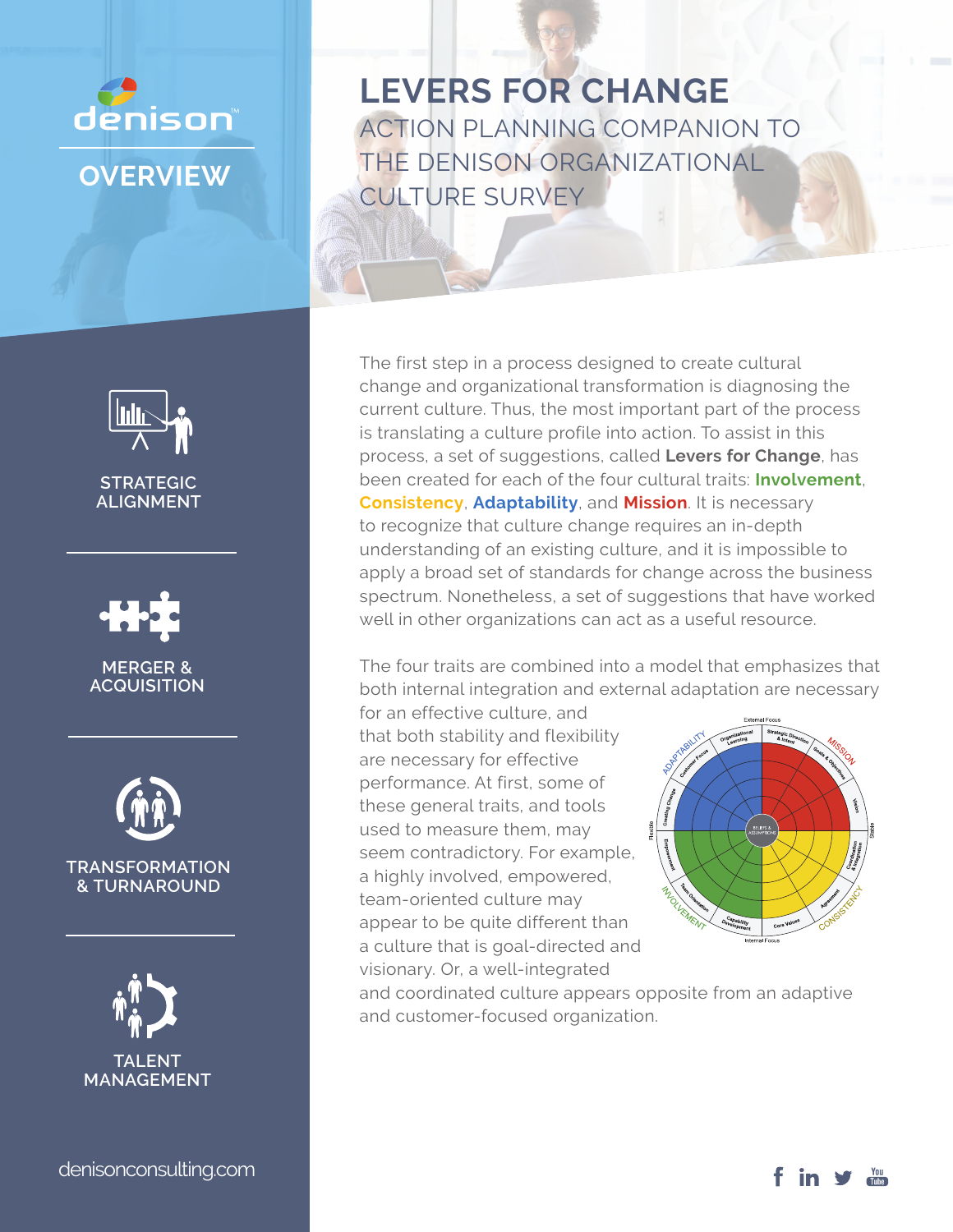Organizations react to where they place their attention. The research shows that successful organizations are concerned about cost and quality, profits and higher purpose, control and autonomy, and short- and long-term performance. **The Denison Organizational Culture Survey Model** assumes that an effective culture must provide all these elements in order to be most effective. Therefore, the actions, or Levers for Change, taken must reconcile the conflicting demands while maximizing strengths and improving shortcomings.

## **Involvement Levers for Change**

Low Involvement scores usually signal an organization in which people are disconnected from their work, unaware of its importance and its connection to the rest of the organization, unwilling to accept greater responsibility, and hesitant about working with people outside their immediate circle. Low involvement organizations usually have classic "hub and spoke" control hierarchies in which people are very dependent on their boss and very concerned about following the orders that come down the hierarchy.

*Here are some useful suggestions about how organizations can improve their level of involvement:*

**Inform all employees about the business.**  Share information about performance, quality, competition, and customers throughout the organization. Question instances in which information will be distributed only on a "need-to-know" basis.

## **Require "bottom-up" input in all decisions.**

Good ideas are not restricted to executives and key decision-makers. Important contributions must come from those who are closest to the work and to the customer. You will know that you have succeeded when people do not hesitate to cross two to three levels of the organization to contribute to a decision.

## **Reduce number of levels in your hierarchy.**

Today, with information technology, networks, and matrixed organizations, there is no reason for any organization to have more than ten levels. (Using a span of control of ten, an organization with ten levels can "hold" one million people). Hierarchy is clearly necessary, but when the "pecking order" is more important than product quality, it is difficult to have high involvement.

## **Build the organization around teams, not**

**individuals.** Cross-train people so that they understand how work is done in other areas and how they need to work together to create value for the customer. Reward teams. Provide team training so that people experience success in teamwork and have the support they need to progress on the team learning curve. You will know you have succeeded when people stop complaining about team meetings and see teams as the best way for them to get their work done.

## **Require performance appraisals for everyone.**

Performance appraisals should include direct report and peer input, and should focus on career development as well as current job performance. And remember, the most important part of any performance appraisal is the joint goal setting that goes on face-to-face between boss and direct report.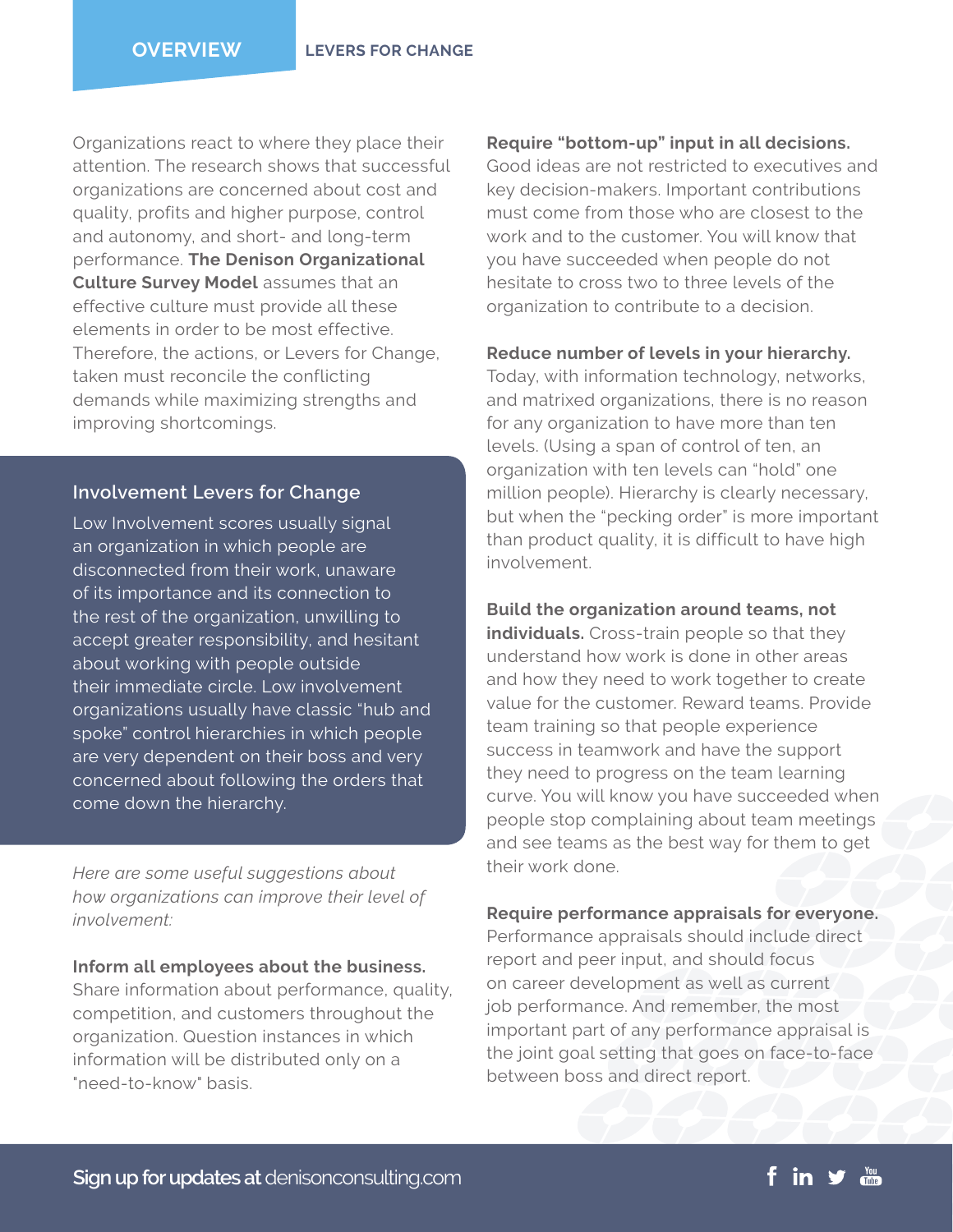**Reward and promote people who build organizational capability.** A key requirement for promotion should be how many people a manager has prepared for promotion. Reward managers based on how well they develop their own people. You will know you have succeeded when you stop worrying about your organization's bench strength and start worrying about how many of your managers are being recruited by other firms because they have learned so much working for you.

## **Consistency Levers for Change**

Organizations that have low Consistency scores typically complain about "things falling through the cracks," and everyone not being able to "sing from the same hymnbook." In fact, one of the low consistency organizations that we worked with referred to themselves as a "loose federation of warring tribes." Customers often get frustrated with these types of companies because no one seems to be able to speak for the entire organization. While there is plainly no one "right" set of values, excellent organizations do believe strongly in the values that are important to them.

*Here are some of our suggestions about how organizations can improve their consistency.*

**Identify your core values and then live by them.** Create a dialogue throughout the organization that will identify what you stand for and how it is linked to creating value for your customers. You will know you have succeeded when employees stop carrying their plastic laminated "mission and values"

cards around in their shirt pockets, and start carrying them around in their heads.

**Actively work to create alignment of behavior and core values.** Put the spotlight on activities that exemplify the core values. Tolerate honest mistakes that are in keeping with the values, but do not tolerate actions that conflict with core values. You will know you have succeeded when employees can make the right decision on their own by simply comparing the demands of the situation with the key values of the organization.

**Include values, ideology, and culture as a regular part of training.** At all levels, training should be set in the context of the culture, the core values, and skill development as a part of the organization's competitive strategy. You will know you have succeeded when technical training creates both skills and a better understanding of the organization and its purpose.

**Hire people early in their careers, invest in development, and promote from within.**  Organizations with the strongest cultures have taken years to build them. Shaping a common mindset involves treating values as a factor in promotion and using on-the-job experiences to shape values and attitudes.

**Create a common base of experience for people from different parts of the organization.** With large, global organizations that support many different products and technologies, there is often little that the employees share in common. Design career tracks that cross organizational boundaries. Use experience on multi-functional teams to develop a common mindset.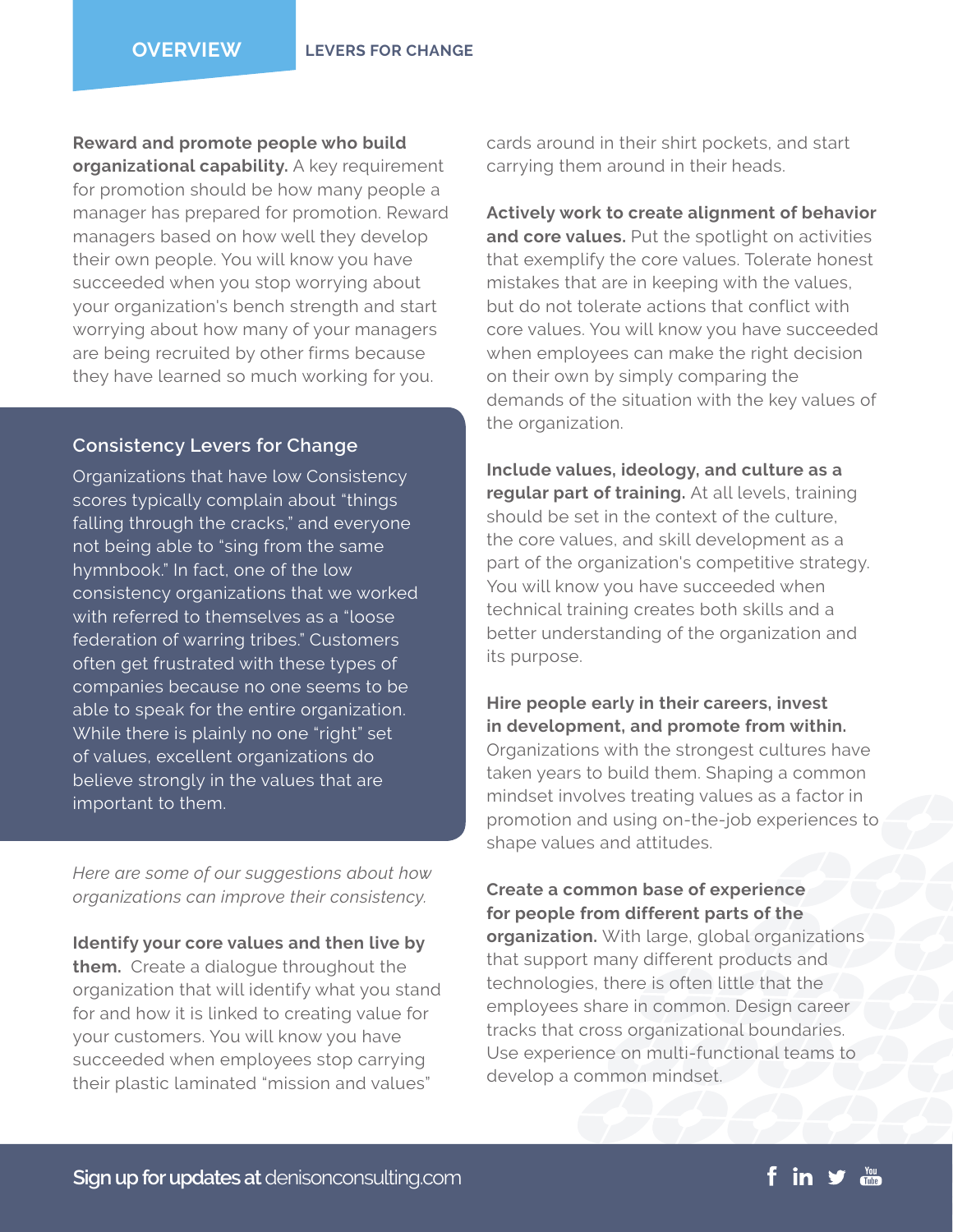You will know that you have succeeded when your people concentrate on common business interests rather than on their organizational boundaries.

**Create your own heroes, celebrate your own victories.** Public recognition of those whose achievements reinforce the culture will keep the core values alive and changing with the times. You will know that you have succeeded when there are so many extraordinary achievements that you have trouble picking the best ones.

## **Adaptability Levers for Change**

Organizations with low Adaptability scores usually have an inward focus and have difficulty responding to customers, competitors, and employees with new ideas. Low adaptability organizations run on inertia, and their past achievements can create barriers for future success. Managers often spend most of their effort responding to departures from standard operating procedures. Top executives in these organizations usually spend their time controlling the organization and managing short-term performance, rather than leading change or thinking long term.

*Here are a few suggestions about how you can improve the adaptability of your organization.*

**Hire a few outsiders in key roles in your organization.** Outsiders bring new ideas in a way that insiders never can. Be certain to manage the integration of outsiders so that a "new culture/old culture" conflict does not erupt. You will know that you have succeeded when your old organization's "antibodies" stop trying to reject the new ideas.

**Visit your customers.** Do it often—not to sell, but to listen. Make certain that people throughout your organization do the same, particularly if their jobs do not require them to deal with customers regularly. Find new ways to partner with them. Use focus group videos and information systems to make certain that everyone in the organization is aware of customers' reactions to their products.

**Reward risk-taking even if it means tolerating some failures.** Try new things, learn from them quickly, and incorporate what works. "Ready, fire, aim" beats "ready, aim, ready, aim..." every time. Failure can be one of your most important sources of learning.

**Set targets for the percentage of revenue that comes from new products.** Adaptable organizations derive a sizeable percentage of their total revenues from newly developed products. Manage this number and reward those who improve it. You will know you have succeeded when you start to actively "cannibalize" your own products before your competitors do. As they say in Silicon Valley, "It is better to eat your own lunch before someone else eats it for you."

**Redesign your organization around small profit centers.** This forces everyone to respond to market forces and allows the nimble the chance to produce results. You will know that you have succeeded when the leaders of successful profit centers become teachers and show the less successful ones how they did it.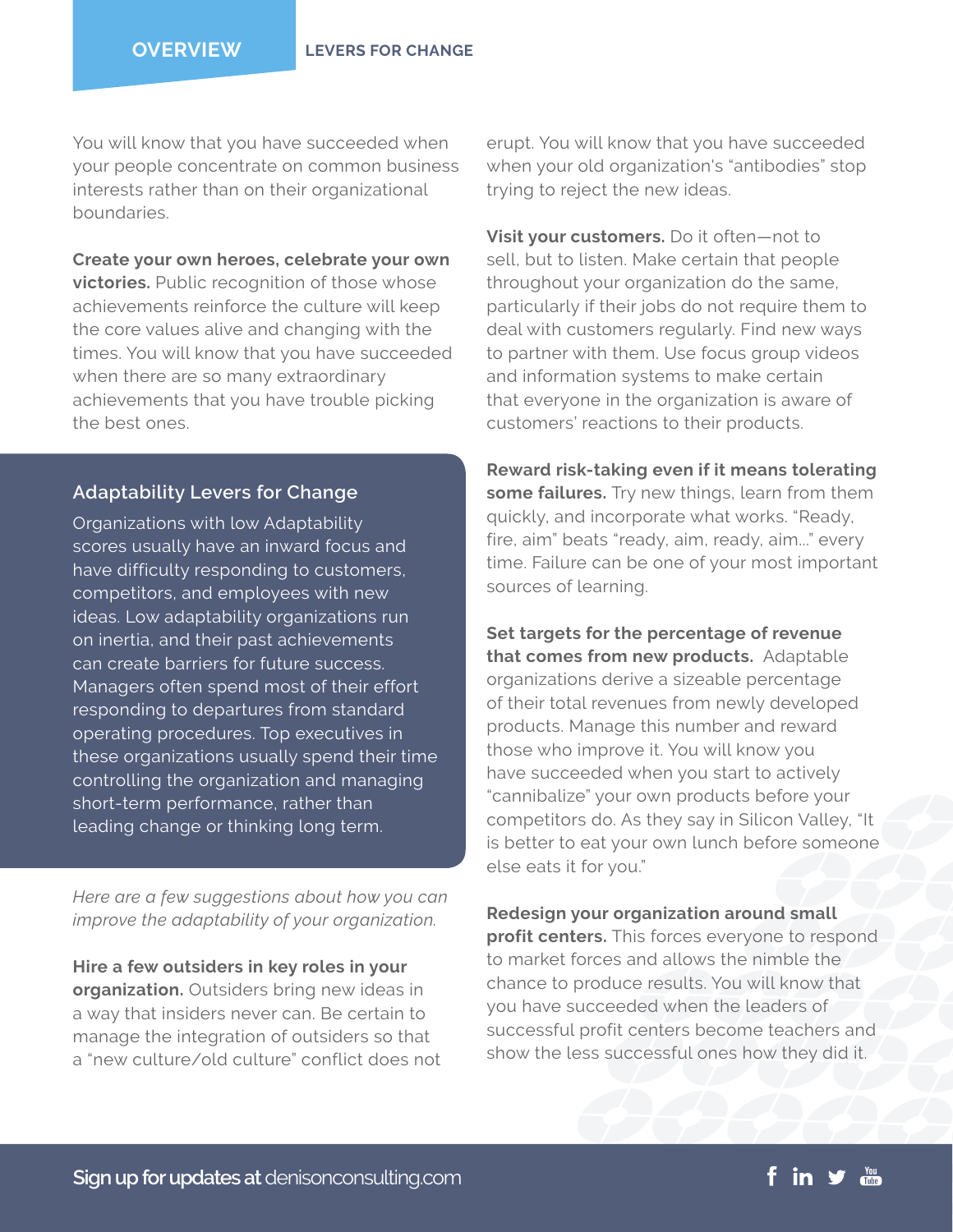**Start managing as if time was your most important resource--because it is!** 

Compressing time and learning to respond quickly will force adaptability. Managing time rather than costs requires that you focus on creating value for customers and nothing else. You will know you have succeeded when people start making decisions that place more emphasis on time than they do on cost.

**Create forums for learning that are visible and valuable.** Organizations that learn invest time in face-to-face discussion dedicated to sharing, integrating, and defining best practice. Those that do not make these investments usually argue that they cannot afford the time it takes to learn. You will know you have succeeded when the costs associated with a two-day offsite meeting for a product development team are viewed as a "rounding error" on the overall investment in such a project.

# **Mission Levers for Change**

Organizations that have low mission scores usually have top executives who focus on controlling their organizations, secondguessing their direct reports, and making detailed decisions about products, people, and resources. These companies are typically busy reacting to competitors who have redefined the rules of the game and changed the nature of competition. Goals are usually not very meaningful to many employees, and the long-term purpose of the organization is not very inspiring.

*Here are several suggestions about how the sense of mission can be improved in an organization*.

**Give the future the attention it deserves.** Top executives need to adopt long-term strategy and direction as their highest priority. If they do not do it, you can be certain no one else will. You can tell that you are succeeding when the top executives are spending most of their time on issues that have a time horizon of five years or longer. As Casey Stengel once said, "If you don't know where you're going, you're likely to end up somewhere else."

# **Develop a philosophy that long- and short-term interests can be reconciled.**

Concentrating on the long term does not mean neglecting the short term. Finding ways to serve both at the same time needs to become second nature.

## **Concentrate on changing the rules of the**

**game in your industry.** The most successful organizations are always those that change the rules of competition in their industries. Then everyone else is forced to follow their lead and react to their moves. This requires an almost obsessive focus on competitors outside the organization and continuous rethinking of how your organization creates value.

# **Make everyone in the organization familiar with your strategy and vision.** When

everyone shares a mental model of a desired future state, the effects are very powerful. It establishes a standard of excellence that redefines ambition. You will know that you have succeeded when people in a dilemma make decisions that are in keeping with the strategy and vision.